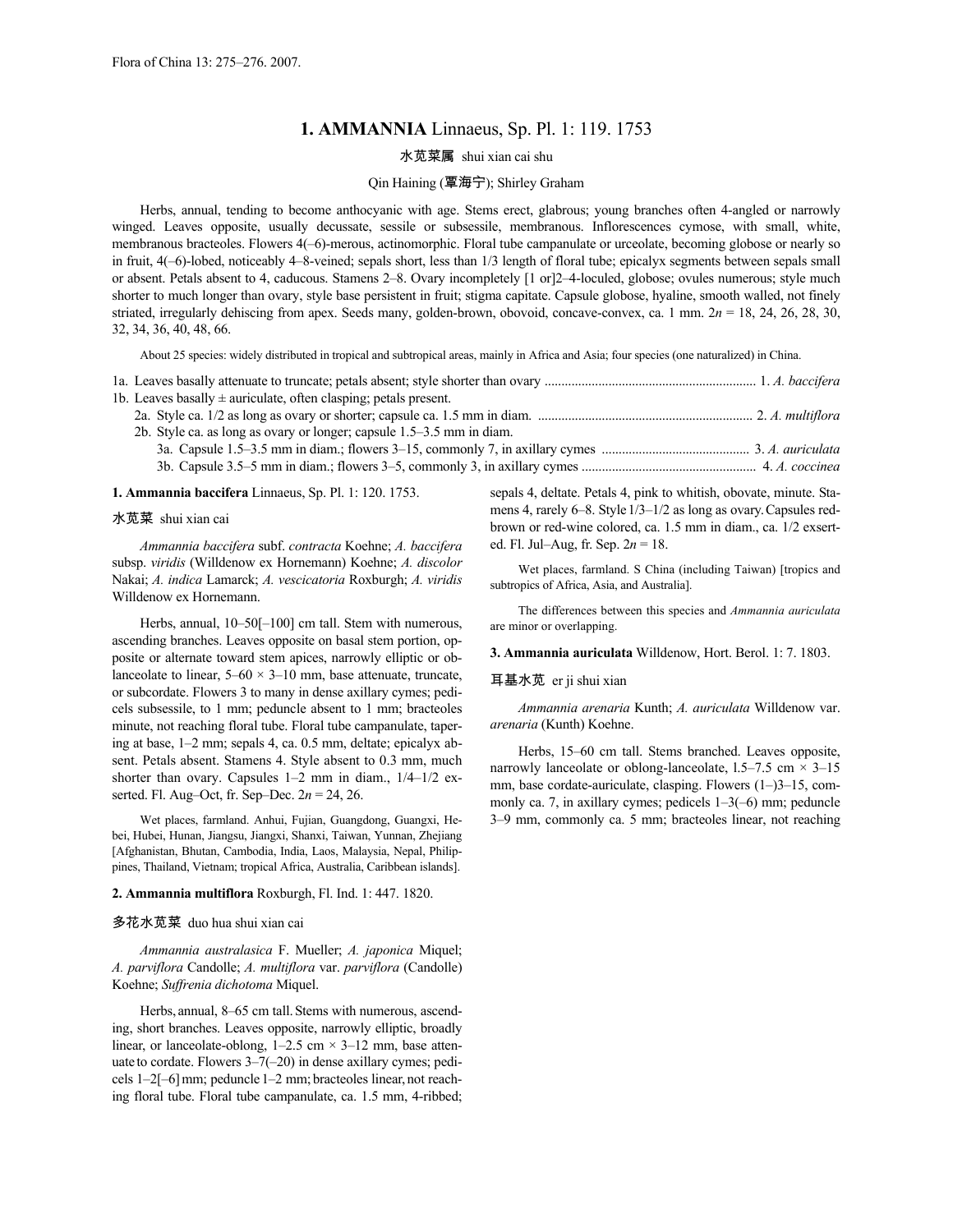floral tube. Floral tube campanulate to urceolate, 1.5–2 mm, conspicuously 4–8-ribbed; sepals 4, broadly deltate; epicalyx segments minute, thickened. Petals 4, rose-purple, suborbicular, ca.1.5mm,sometimes absent.Stamens 4–8, long-exserted. Style ca. as long as or longer than ovary. Capsules  $1.5-3(-3.5)$  mm in diam., equal to surpassing floral tube. Fl. Aug–Dec, fr. Aug– Dec.  $2n = 30, 32$ .

Wet places, rice farms. Anhui, Fujian, Gansu, Guangdong, Hebei, Henan, Hubei, Jiangsu, Shanxi, Yunnan, Zhejiang [pantropical].

# **4. Ammannia coccinea** Rottbøll, Descr. Icon. Rar. Pl. 7. 1773.

### 长叶水苋菜 chang ye shui xian cai

Herbs, annual, to 60[-100] cm tall. Stems branched. Leaves opposite, sessile, linear-lanceolate,  $1.6-8$  cm  $\times$  3[-15] mm, glaucescent, base cordate to auriculate, clasping. Flowers (1–)3–5 in axillary cymes; pedicels ca. 2 mm; peduncle absent to 9 mm; bracteoles reaching floral tube. Floral tube urceolate, 3–5 mm;sepals4(or 5), broadly deltate; epicalyxsegments thickened, ca. as long as sepals. Petals 4(or 5), rose-purple, obovate, ca. 2 mm. Stamens  $4(-7)$ , slightly exserted. Style ca. as long as or longerthan ovary,well-exserted.Capsules 3.5–5mm in diam., equal to or exceeding floral tube, rarely included. Fl. Jul–Oct, fr. Aug–Nov.  $2n = 66$ .

Naturalized. SW Taiwan (Tainan) [native to North America].